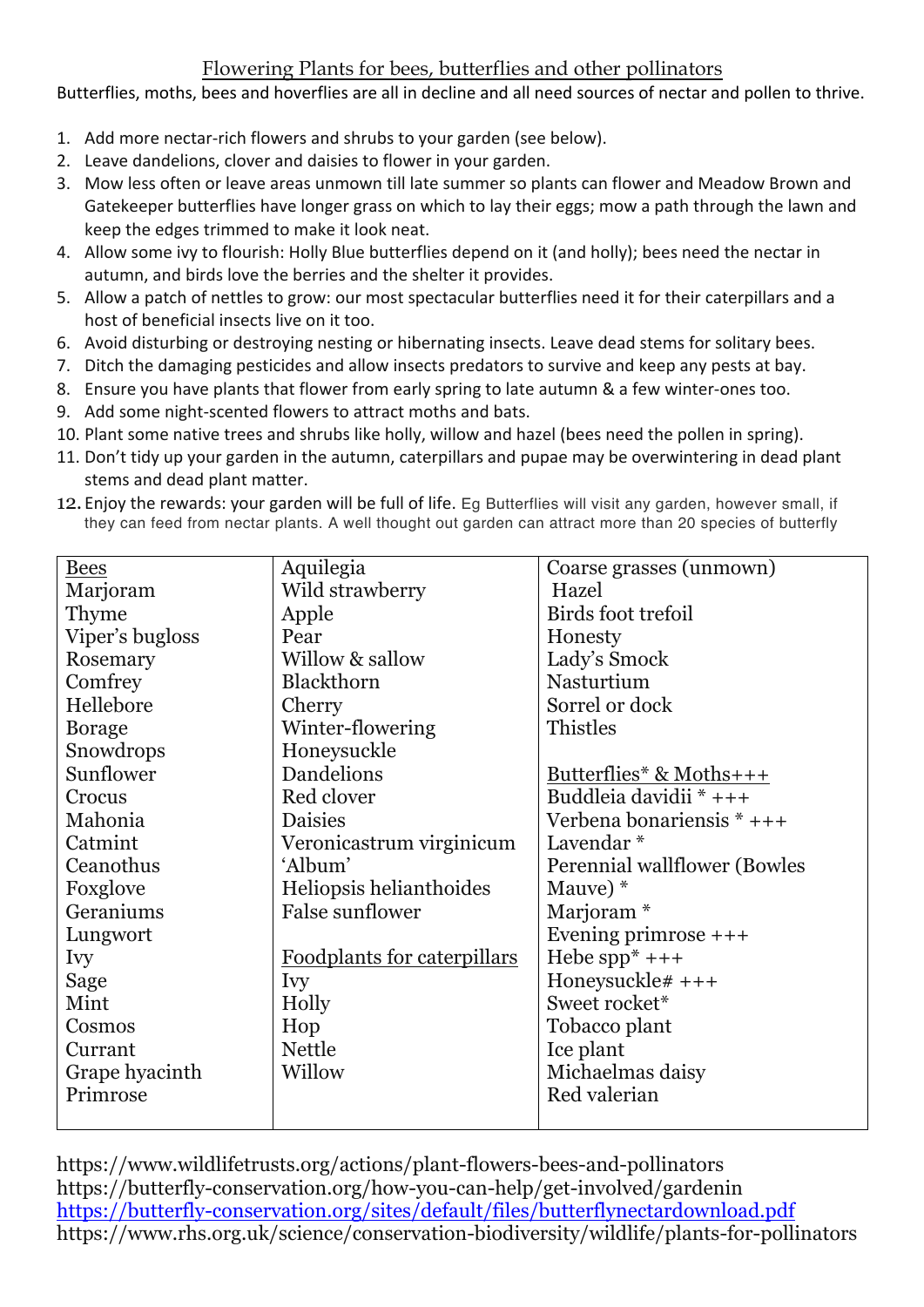Plants for pollinators (nectar rich) Mow less Leave dandelions, clover, daisies No pesticides Nettles

## **Five simple actions**

Whether people live in a town or in the countryside, they are being urged to help create or improve a habitat for pollinators in five simple ways:

- 1. Grow more nectar- and pollen-rich flowers, shrubs and trees
- 2. Leave patches of land to grow wild
- 3. Cut grass less often
- 4. Avoid disturbing or destroying nesting or hibernating insects
- 5. Think carefully about whether to use pesticides

The five simple actions were drawn up with experts from Natural England, the Food and Environment Research Agency, conservation charities and the research community.

Many of our prettiest insects feed on nectar, so need flowering plants for their survival. Butterflies, moths, bees and hoverflies all need sources of nectar and pollen to thrive. As they travel from flower to flower, they also pollinate them, enabling them to set seed or bear fruit. So, setting up a nectar café benefits both your plants and you, allowing you to enjoy the flitting and fluttering of beautiful butterflies.

Bumblebees are key pollinators of many fruits, vegetables and wild plants. Without them, some crops could fail, reducing food for humans and countless other species

Take Action for Insects and help tackle this crisis

Insects are dying out up to 8 times faster than larger animals and 41% of insect species face extinction. This is a grave cause for concern - it impacts us all as well as all wildlife. Insects pollinate three quarters of our food crops, as well as being the main food source for many birds, small mammals and fish. Loss of their habitat and overuse of pesticides are two of the major causes of this looming catastrophe.

However, the good news is that it's not too late to act. Insect populations can recover, and we know what needs to be done to save them. By working together we can change the future of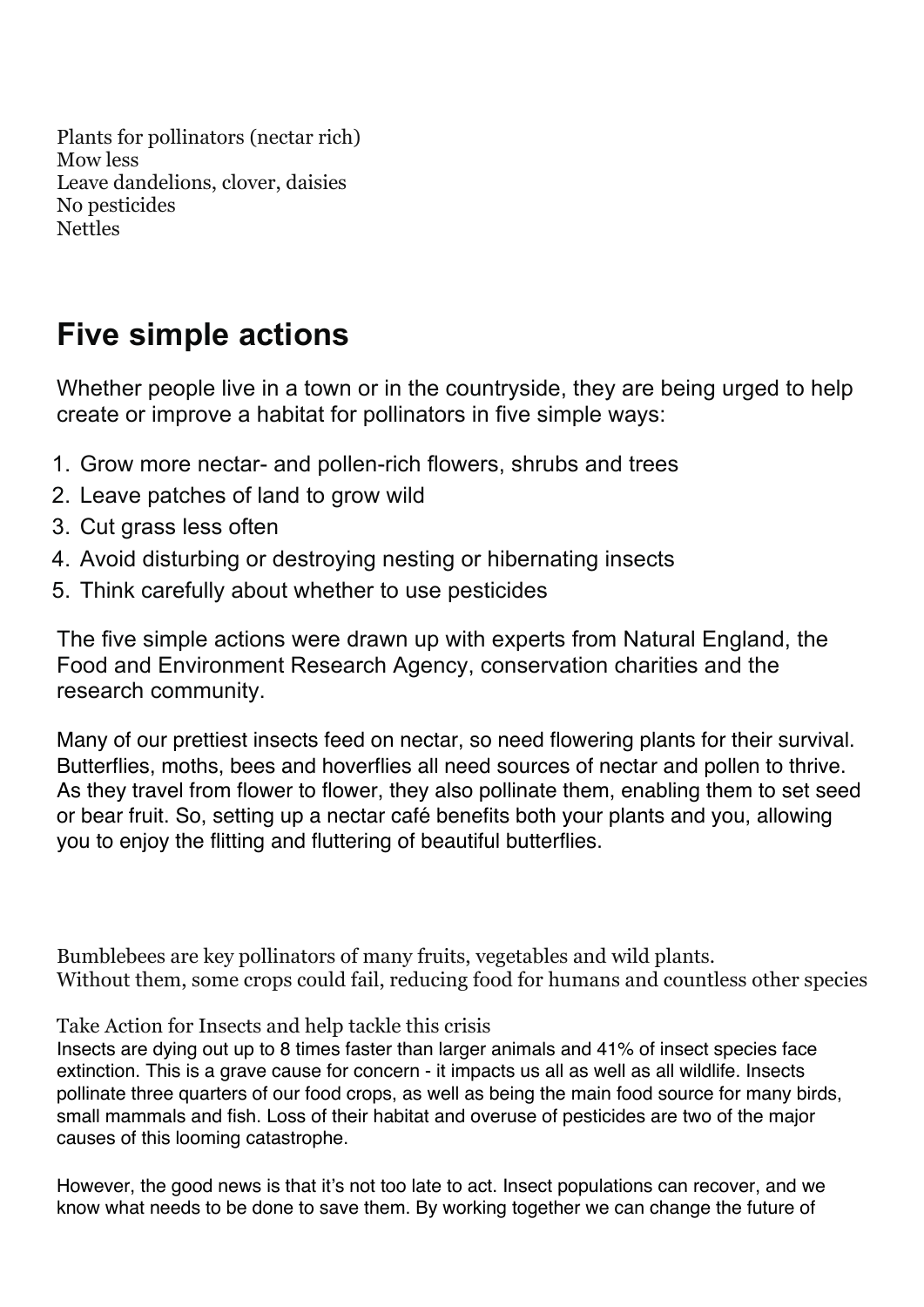insects, starting right now, you can help by taking our pledge to take two simple actions in your home or outside space that will make a difference .

A resolution for next spring and summer - mow less. Give clover, buttercups, dandelions and more a chance to flower for pollinators like bees, butterflies and hoverflies. Enjoy seeing which flowers emerge to add some natural joy to your garden! Cartoon courtesy of @sepponet î9Â3î9u7 https://t.co/Lzfx8ayyM4

## **Go chemical-free in your garden to help wildlife, make a safer environment for people and pets, and save money!**

How to make your garden a chemical-free zone (eg encouragre natural predators, companion planting plating wisely) https://www.wildlifetrusts.org/actions/how-make-your-garden-chemicalfree-zone

Gardening without chemicals is a good way to ensure that the food and plants you grow are free of pesticides or chemicals, thriving without the extra expense of dangerous products that are harmful to our wildlife. If you've used chemicals in the past, this might sound like an invitation to every pest for miles around to shred your garden ... and that might well happen at first. But, with time and patience, you'll end up with a rewarding, healthier garden for ditching the chemicals.

Spraying to deal with pests can often kill the predators too, or at least make them want to avoid your garden. When you stop using chemicals, aphids are the first creatures to return as they have a short breeding cycle. Their predators may take longer to come back, but stick with it and know it will be better in the long run!

Insects may be small but they make up the bulk of known species on earth. They are critical to the functioning of terrestrial and freshwater ecosystems, performing vital roles such as pollination, seed dispersal and nutrient cycling.

Insects are dying out up to 8 times faster than larger animals such as birds, bats, fish, amphibians and lizards and 41% of insect species face extinction according to a report by Professor Dave Goulson $\neg$ †commissioned for the $\neg$ †South West Wildlife Trusts.

The Action for Insects campaign aims to combat the drastic declines in insect numbers which have far-reaching consequences for wildlife and people.

Insects face mass extinction

Insects pollinate three quarters of our food crops, as well as being the main food source for many birds, small mammals and fish and devastatingly "we are witnessing the largest extinction event on Earth since the dinosaurs" says Professor Goulson.

The decline is due to the loss of their habitat and overuse of unnecessary pesticides Why should we care? $\neg$ <sup>+</sup>

Without insects many birds, bats, reptiles amphibians, small mammals and fish would die out as they would have nothing to eat.

87% of all plant species require animal pollination, most of it delivered by insects  $\ddot{A}$  that is pretty much all of them except grasses and conifers.

In addition, 3 out of 4 of all the crops that we grow require pollination by insects.

Matt Shardlow, the chief executive of the conservation group Buglife, said a key report in 2016 told world governments that declines in wild pollinators presented risks to societies and ecosystems.